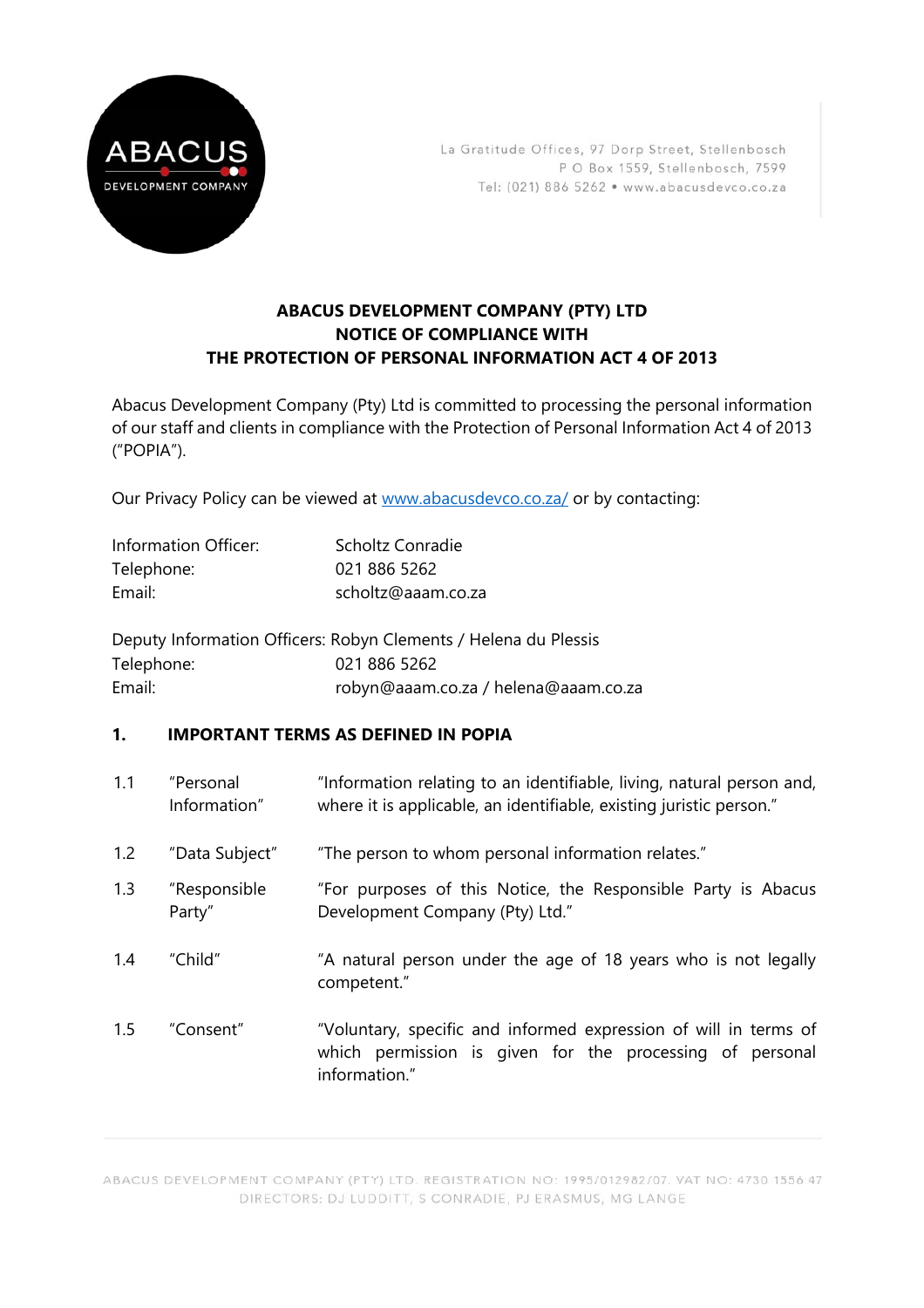- 1.6 "Processing" "Any operation or activity or any set of operations, whether or not by automatic means, concerning personal information."
- 1.7 "Record" "Any recorded information."
- 1.8 "Regulation" "Information Regulator established in terms of Section 39."
- 1.9 "Special Personal Information" "Personal information of data subjects relating to their religious or philosophical beliefs; race or ethnic origin; trade union membership; political persuasion; health or sex life; biometric information and criminal behavior (to an extent)."

### **2. NATURE AND PURPOSE OF PERSONAL INFORMATION**

- 2.1 The nature of the information we request for processing will be determined by the obligations imposed on us by legislation as a property developer and by general industry practice.
- 2.2 We collect and process this data mainly to render the service of developing properties. The purposes for the collection of such information include:
	- 2.2.1 Record-keeping in terms of applicable legislation; and
	- 2.2.2 Compliance with building regulations.

## **3. DATA PROCESSING PRACTICES**

- 3.1 Any information provided to us by our clients is treated as strictly confidential.
- 3.2 Your rights as a data subject will always be explained to you before we process or store your personal information.
- 3.3 Our physical and electronic records are kept secure and, where necessary, password / lock protected.
- 3.4 Third parties to whom we provide your personal information are bound to treat such information with the same level of confidentiality and care as we undertake to do.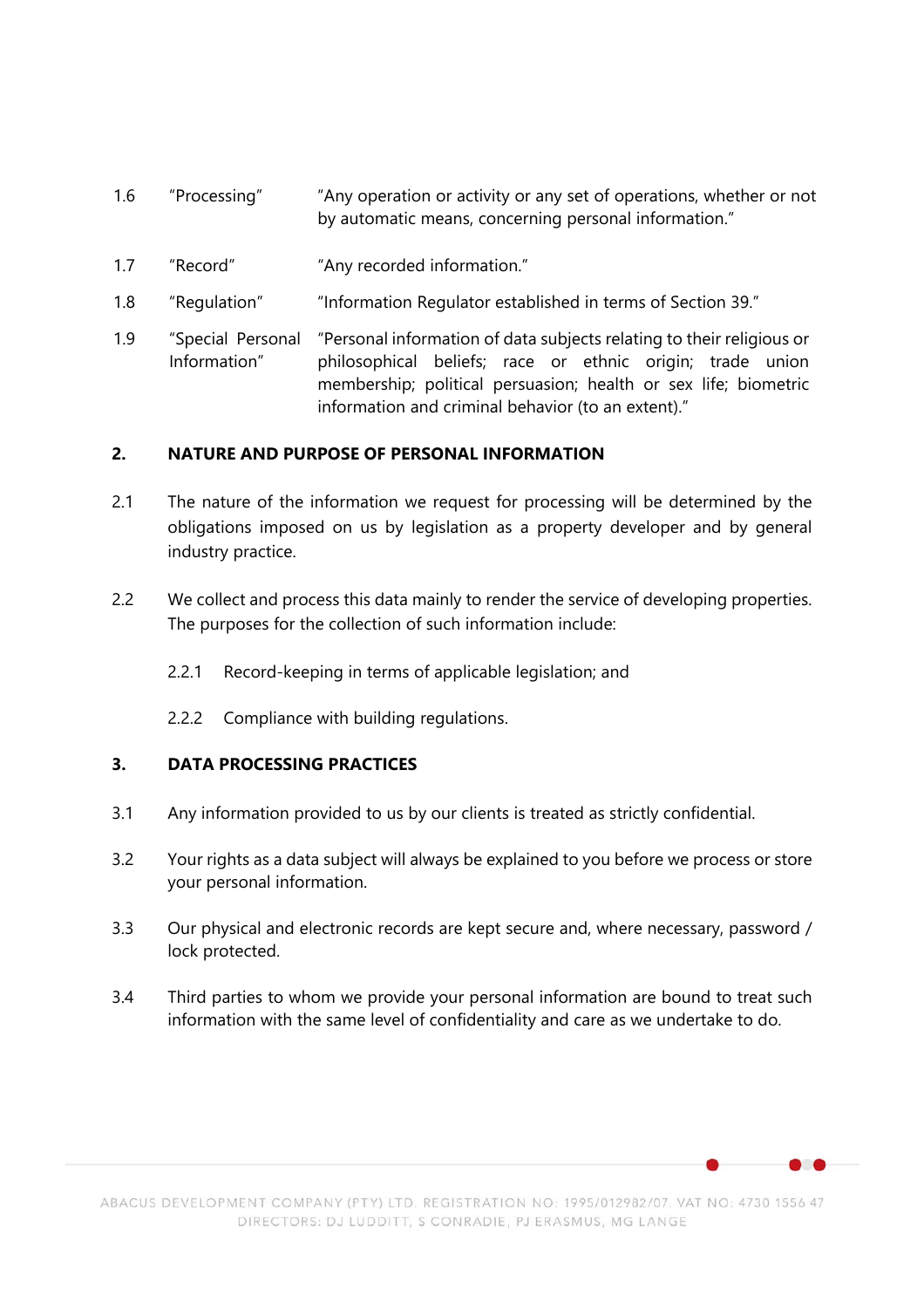3.5 In instances where it is necessary to obtain personal information from a source other than the data subject, we will inform you.

# **4. THE PROCESSING OF SPECIAL PERSONAL INFORMATION**

- 4.1 In compliance with the provisions of POPIA, we will not process your special personal information (as defined in 1.9 above), unless:
	- 4.1.1 We have your consent;
	- 4.1.2 Processing of such special personal information is necessary to establish or exercise an obligation as set out in law and / or regulations.

## **5. RETENTION PERIOD OF CLIENT PERSONAL INFORMATION**

5.1 In terms of relevant legislation, we retain our client and employee records for a minimum period of five (5) years from the date of last entry, and longer for recordkeeping purposes, where we hold the consent of the relevant data subject to do so (client or employee).

#### **6. SECURITY SAFEGUARDS**

We take all reasonable and practicable steps, both in relation to physical and electronic records, to guard the integrity of the client and staff personal information under our care.

## **7. THE RIGHTS OF THE DATA SUBJECT**

- 7.1 You have the right to:
	- 7.1.1 Have your personal information lawfully processed in accordance with the conditions as set out in POPIA;
	- 7.1.2 Be notified that your personal information is being collected / has been assessed / acquired by an unauthorized person;
	- 7.1.3 Establish whether we hold your personal information;
	- 7.1.4 Request access to your personal information from us;